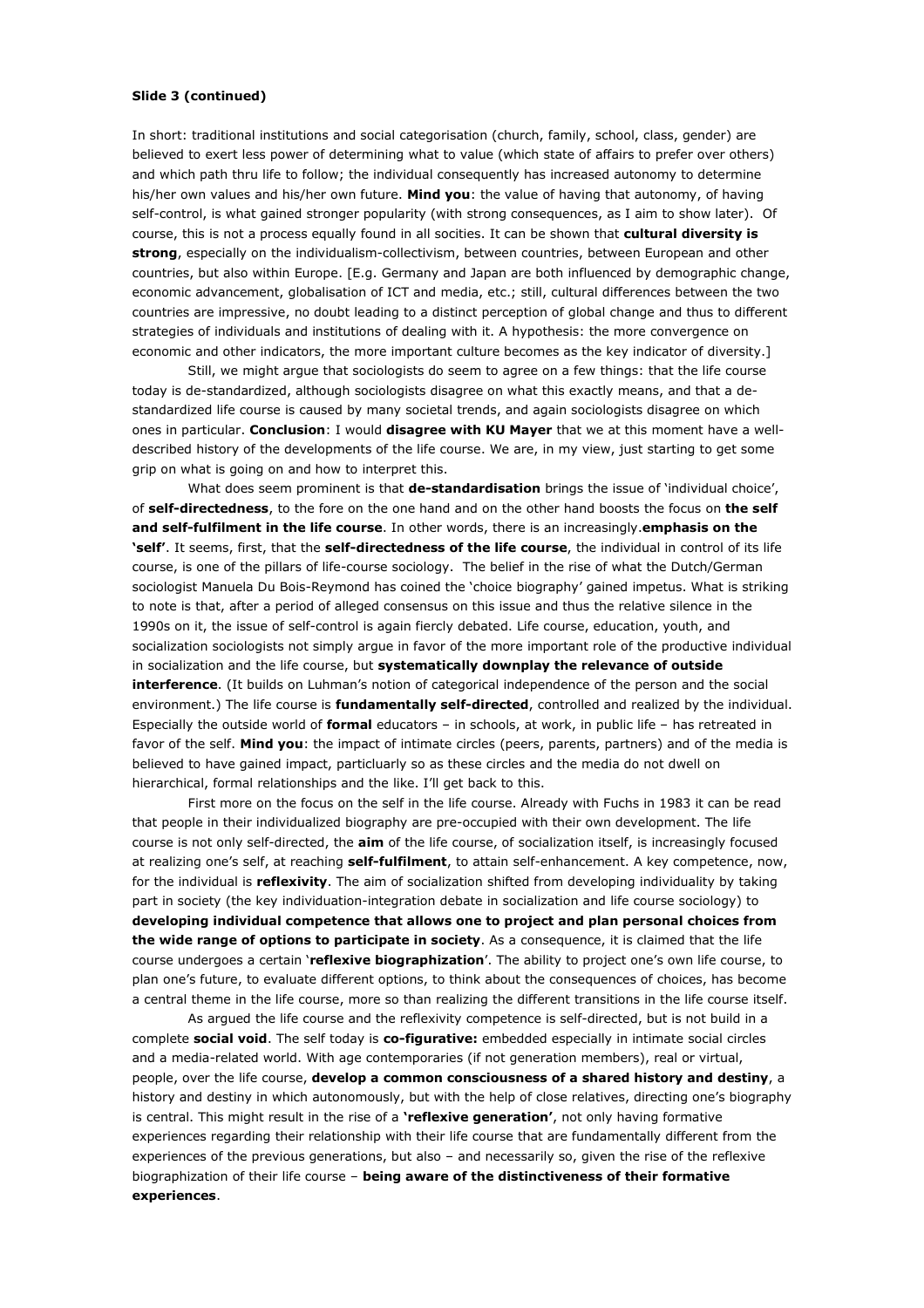## Slide 4 (continued)

A rewarding job in such a life course model is a **challenging job**, with a daily dosis of new experiences, lots of changes and variation, not a guaranteed well-payed or self-growth gratifying job.

If one would follow Trommsdorff's theories on future orientations and apply rational choice to life course perceptions one would expect people to be willing to imagine, plan and act upon these plan as concerns life course transitions; transition within key life domains and between key life domains, such as the domains of education, of work, care, leisure, but also 'public life', the life of the citizen contributing to society in terms of building and maintaining community life, participating in civil society, and dealing with issues of the public cause. Acting on the envisioned transitions and committing one's self to full, long-lived strong-tie engagement, might have become, however, less likely. The rational choice chain is reframed, people do formulate targets, plan and form decisions, act purposively, i.e. act based on these mental pre-programmings, but they are more likely to amend tragets, keep an open eve to other possible plans, and aim for action towards these, possible plans contradicting earlier plans and routes of action. The much-heared **option pitfall**, the notion that there are so many options, too many options to choose from, that people withdraw from making choices, and become nervous about their future, could well be related to this. The same goes for the underresearched phenomenon of the 'quarter life crisis': younger people, in their late 20s, experiencing a midlife crisis: they have all these options, eagerly map out engagement in every domain of life (and want to do this to the maximum, live the perfect life), but are anxious to live up to the overwhelming expectations of maximal engagement in every domain. Without having lived for three decades, without having experienced life in key domains for some duration, they retreat and enter sickness and disablility provision programs. (A hypothesis is that this causes young women in particular to enter these provisions in the Netherlands.)

Culture sociologists among my audience will no doubt have had the association with the somewhat high-pitched analysis by Schülze of present German society as an Experience Society (Erlebnisgesellschaft). In such a society people are hedonists, franticly pursueing the joyful moment, looking for excitement, only willing to engage in something they haven't experienced yet. In a crosscultural analysis on different generations in many European countries with the famous European Values Studies, aimed at empirically addressing the impact of associational life on social trust and political engagement for different generations in different European countries, we found that the West-German young generation in particular is a striking ideo-typical generation in Europe. The participation rate in organized cultural associational life among German Baby Busters is lowest and has not risen in the late twentieth century in contrast to other nations. Schülze also detects a decollectivization of classic Feierabendvergnügen activities in favor of activities that boost excitement and action, have the allure of eccentricity and Genuss and are found in the domains of informal leisure and consumption. Perhaps West-German Baby Busters are the prototypical young generation parting from classicly organized culture and indulging in new forms of entertainment that can be individually enjoyed and that satisfy the pursuit for the joyeux experience outside formal settings. What it indicates is that some groups of people in some countries probably search for engagement outside formally organized, hierarchical settings; settings or institutions that need more than short-lived commitments, something else than strong-tie relationship and a long breath if one wants to impact decisions made in these settings. Institutions are my next theme.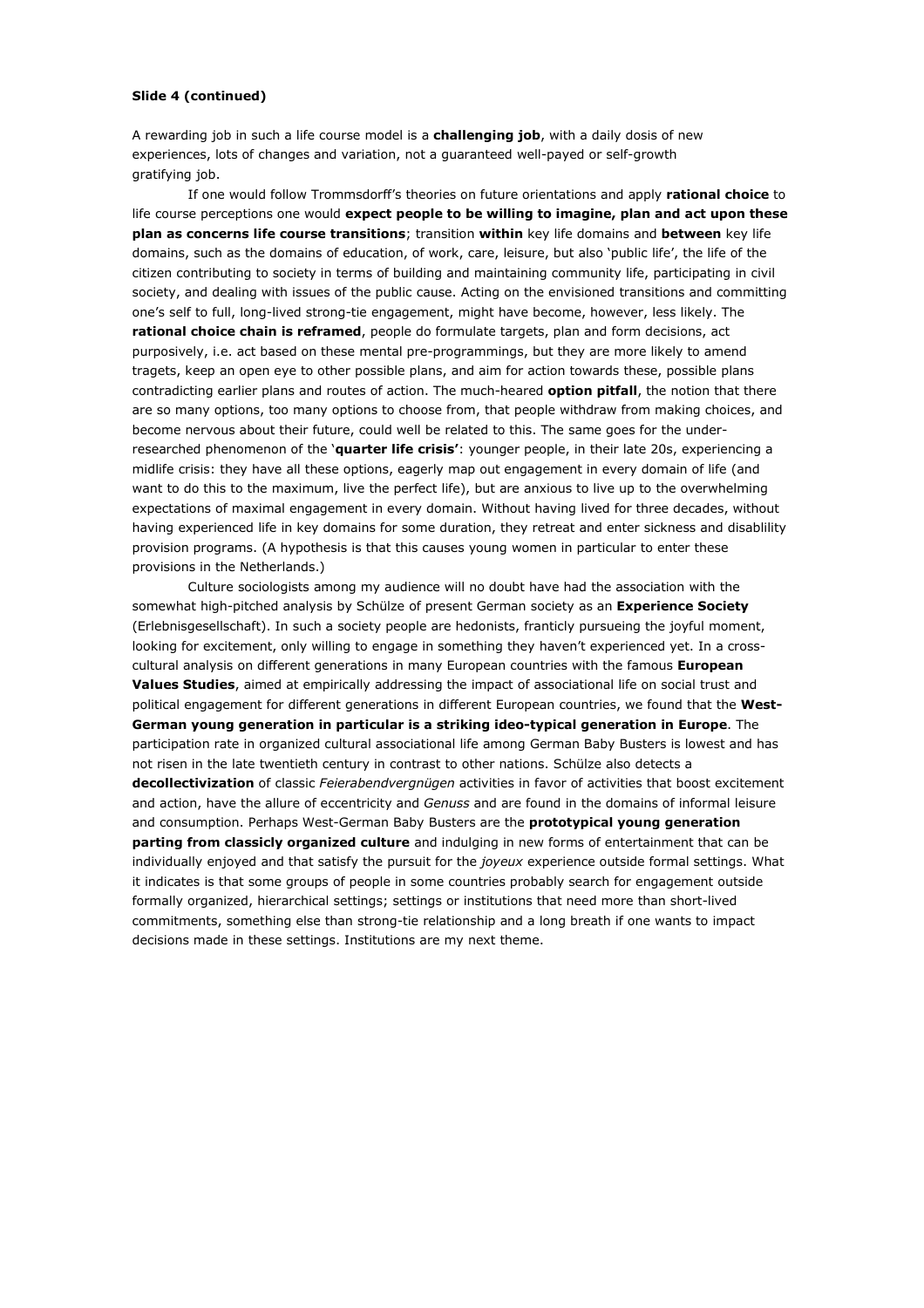# Slide 5 (continued)

The balance between choice and compulsion is the key issue in life course sociology. Speaking of a choice biography, some even speak of a 'free-choice' biography is misleading. It suggests that people no longer make traditional life course choices, no longer follow structured paths thru life, take their own route to their own liking. I believe we should focus on the biographization of the life course, meaning that increasing numbers of people are engaged in the projection, planning, and evaluation of their life course. This, of course, still allows people to make traditional choices; choices social scientists might not place in the much-applauded modern choice biography but in a pre-modern standard biography model.

That people make traditional choices (want to have a good education, want to get married, to have children, etc.) is only a paradox if one believes that institutional and contextual impacts have completely subsided. I would, by contrast, argue that institutions have a strong impact on people's choices. Today there are many signals that institutions, at least in some countries than in others, are responding to the ideal of an individual who is competent to secure his/her own future and who will be unique in his/her choice. They respond slowly, and the response is still more part of debate than of reality, but still, the response in some countries already is and in others most probably will be pervasive. Some examples:

- The transitional labor market (a term coined by Schmidt at the WZB, and elaborated further in collaboration with a Tilburg University colleague): Labor markt policies in European countries, and especially so in the Netherlands are targeting at flexibilization and open borders with other life domains, building also on the belief that not only employers but also workers want to develop and maintain transferable competences, multi-employability, flexible hours, and, importantly, spend their energy not only on work, but also on care-giving, further education, leisure-time, and other issues outside work
- In educational policies the trend is towards student-oriented, problem-oriented, self-directed forms of education at the earliest levels (portfolio's in Kindergarten) to the highest levels (solely individual problem-oriented ways of teaching at university); this is believed to truly connect to the needs and values of a new generation of pupils and students
- Society's 'political homes' and civil society are considering the idea that especially younger generations withdraw from normal biographies of engagement (crumbling memberships, voting turn-outs, etc.) and develop strategies to accommodate (young) people by connecting with popular culture and life style issues (politicians at a rave party) presenting engagement as something that is fun, a good time, exciting, self-enhancing

Institutions in other words are responding to the ideal of self-directedness of the life course. The competent individual seems the basis of transformation. The question is of course if these institutions refer to the same type of competences of individuals in control of their life course and aimed at gaining new and exciting expriences instead of material and immaterial growth. The question is whether the required competences from an institutional and individual biography perspective are matching. Morever, some authors have warned us for an overestimation of the competent individual in formulating new policies. Sharp criticism is provided by the Brussels' sociologist Elchardus. He is the criticaster of what he calls a **'self-ideology'** leading to an underestimation of social inequalities determining people's life chances as well as to the transfer of responsibilities for overcoming life's difficulties to the individual, which, in turn, relieves pedagogic and other institutions from their obligation to help those less capable to deal with their life course. Similar warnings are sketched in our own studies which clearly shows people's call for more and not less investments of representatives in schools, governments, and corporate business to help them cope with life course difficulties.

A good example is the recently debated flexibility-security nexus in the labor market. The call for a policy directed at 'flexicurity': a policy strategy in which flexibility and security are integrated and balanced manner. A policy strategy that attempts to synchronically and deliberately aims to enhance flexibility of labor markets, work organizations and relations and aims to enhance security, employment security and social security, notably for weak groups inside and outside of the labor market.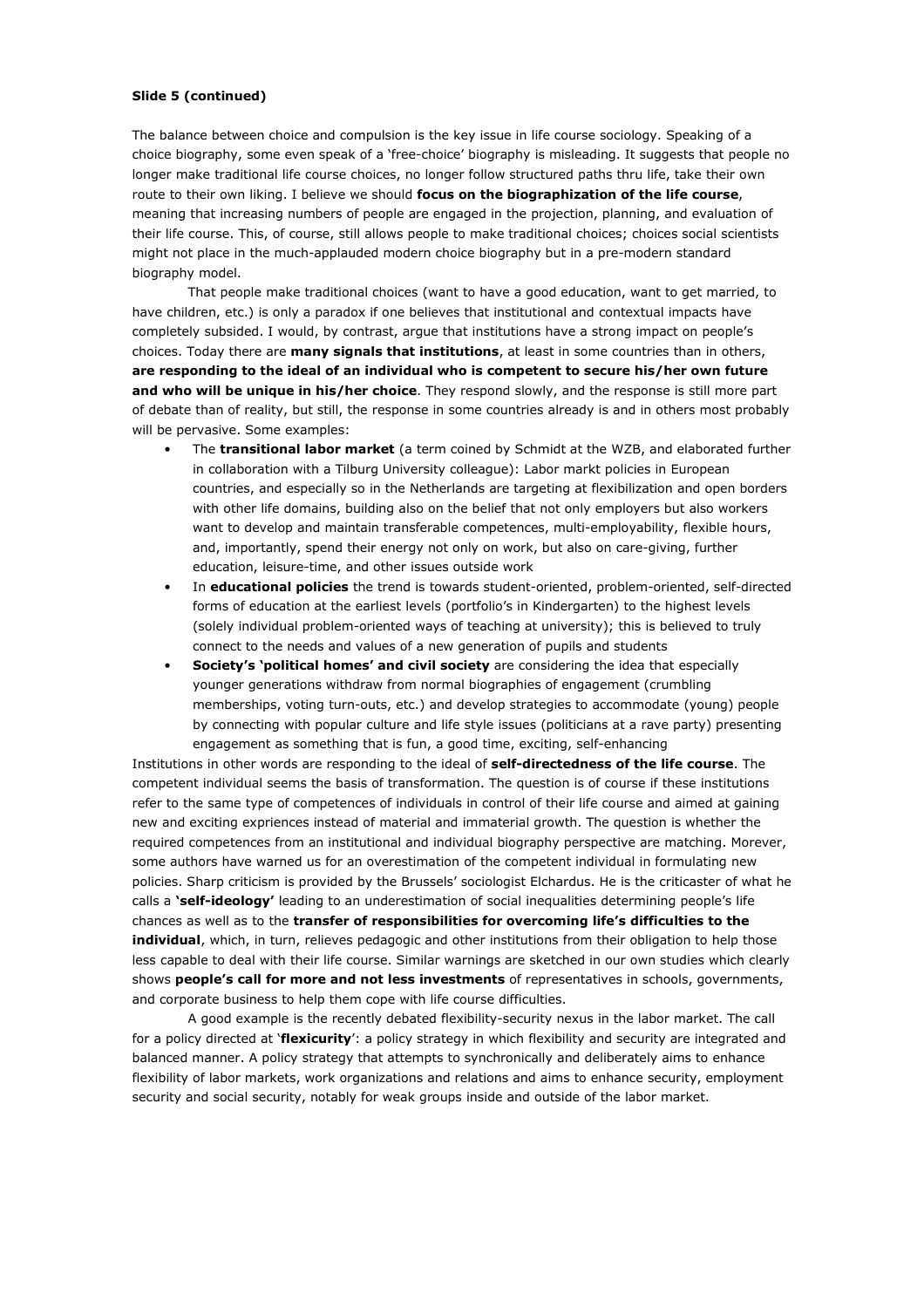# Research and teaching agenda

#### **Research**

-close to own expertise: sociology, life course, generations, culture, but open mind other disciplines -life course ideals and institutional constraints in different nations among distinct generations -collect quantitative research data (panel projects), make case study publications, this way prepare large-scale internationally/generationally comparative data collection/merger -international networks (CCGS, EGRIS, RC34)

-scientific (EC, ESF, DFG/NWO etc.), public and corporate funders (Volkswagenstiftung e.g.)

#### **Teaching**

-start not my agenda per se, but vision on teaching and achievable competences, then ways to achieve these and to test these (norm accreditation; e.g. student-oriented end product test is wrong, but portfolio as the test)

-then who can we pull in, including students, at early phase of development of course

-case/problem oriented, i.e. basis transdisciplinarity

- -basis research: case might / should (?) research itself
- -dublin 10 criteria

#### **Questions to the Search Committee**

-relationship life long learning and work; and other fields?

-vision on teaching (theme, research-based, student-oriented; ba towards research masters or profession in field)

-offer: full professorship, entry date, duration?

-teaching load?

-ba/ma transdisciplinary or ba is, ma not, idem PhD ?

-pay, formation and travel budget?

#### **PP-factors**

-IUB-JC: young, ambitious, at core issue of interest unique in Europe

-UvT/IRIC: social sci circle on life course, generation, culture small after strategic repositions uvt

#### **SPs**

-always bossing research projects; good fro teaching modern ways; research associate role of students (life long learning: self-direction of students - feel taken seriously if productive and responsible role) -quantitative multimethod experience with open mind to qualitative research

-productive sci publishing (dual focus - also research project management; publish outside A-journals) -part of large internat multidiscipl network soc sci

- -experience in transdisc work, eager to learn and easily learning from others, bringing people together -organizing/managing network, research projects (content/timing and budgetting)
- -time-quality conscious, fully engaged, decisive, pragmatic, energetic, optimistic (can-do-mentality)
- -broad interest in arts & history (reading, researching, interpreting impact big events WOI/II) -making contacts easily

# $WPs$

-want to be in control, a boss in a network/project, determining the agenda

-too broad number of interests

-more research than teaching experience

-dynamic model not applied to myself in time: mix safe strategy and low stimulans (home/university) -very annoyed by low energy, negative, pessimistic, indecisive, slow people

-distrustful, easily convinced others use me, are underachievers

-Dutch informal (counterproductive for some formal hardline bureaucrats)

-harsh against people above (no investments in unuseful contacts)

NB: - check CV publication list, letter of application and delivered publications

-check ba/ma Kaaseclub at IUB, Kalmijn UvT, HP Blossfeld, life course sociology/life long learning (see UoM, AA course)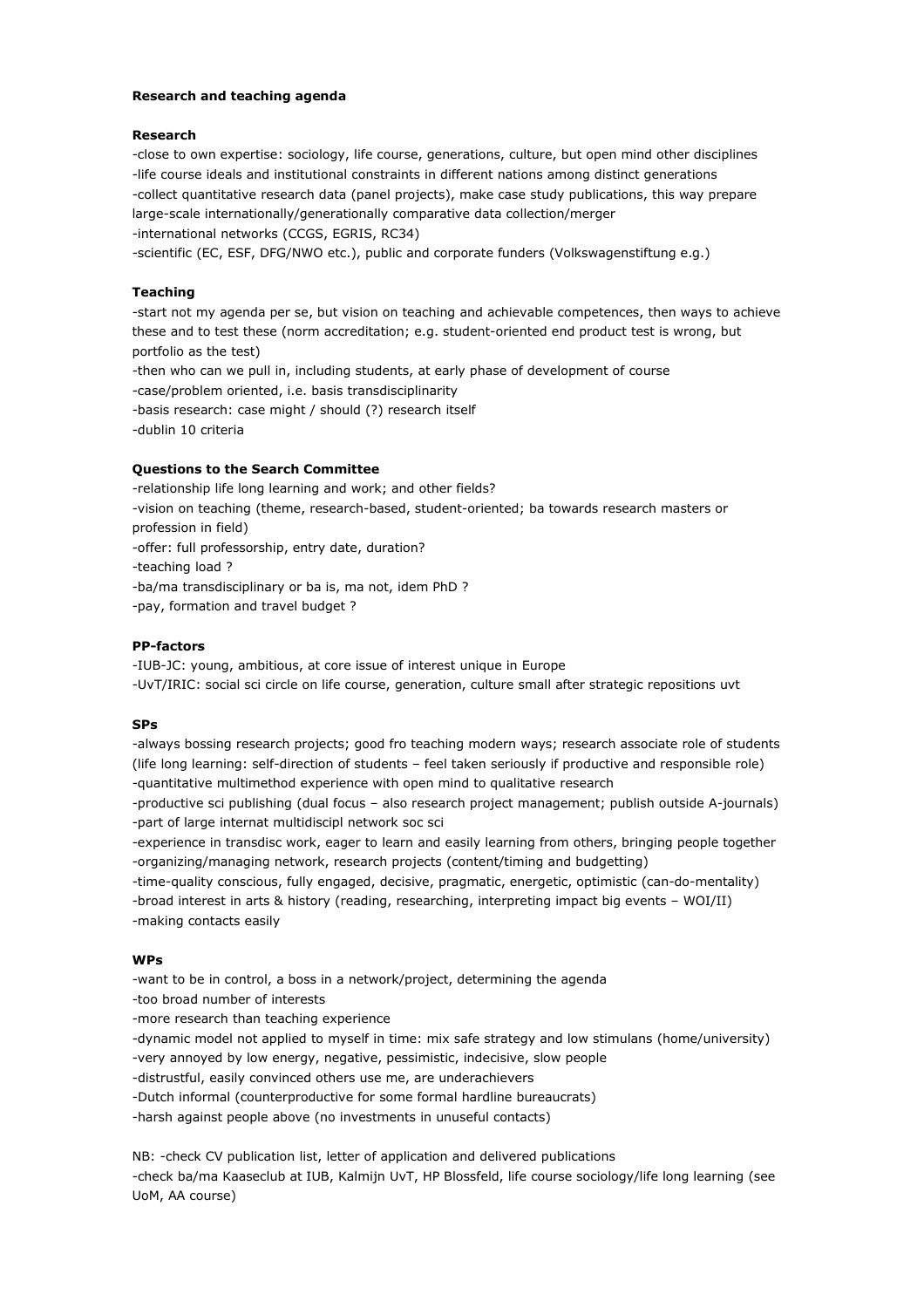# **Conversation with Alexander Lerchl**

-zoology/neurophysiology (human and animal)

-check stukje Zinnecker - socialization and biology

-neurobiology: brain development, nerve system, biological processes bases perception, consciousness, memory and thus learning and development: complex tasks stimulate thinking and life long learning (keeps brain development going)

-brain based learning (learning takes place by uitdaging/stimulans): create learning environment in which pupils can merge in a learningexperience; expell fear and insecurity but keep stimulans/alertness; by active dealing with info info is worked through: take interest of pupils and real context as the measure, conect school and non-school learning; make pupil director of its own learning process, feedback helps if deriving from reflection on experience; all brains unique: individual measurework/maatwerk

questions:

-cross-over to social sciences upto now? -aimed collaboration with the JC?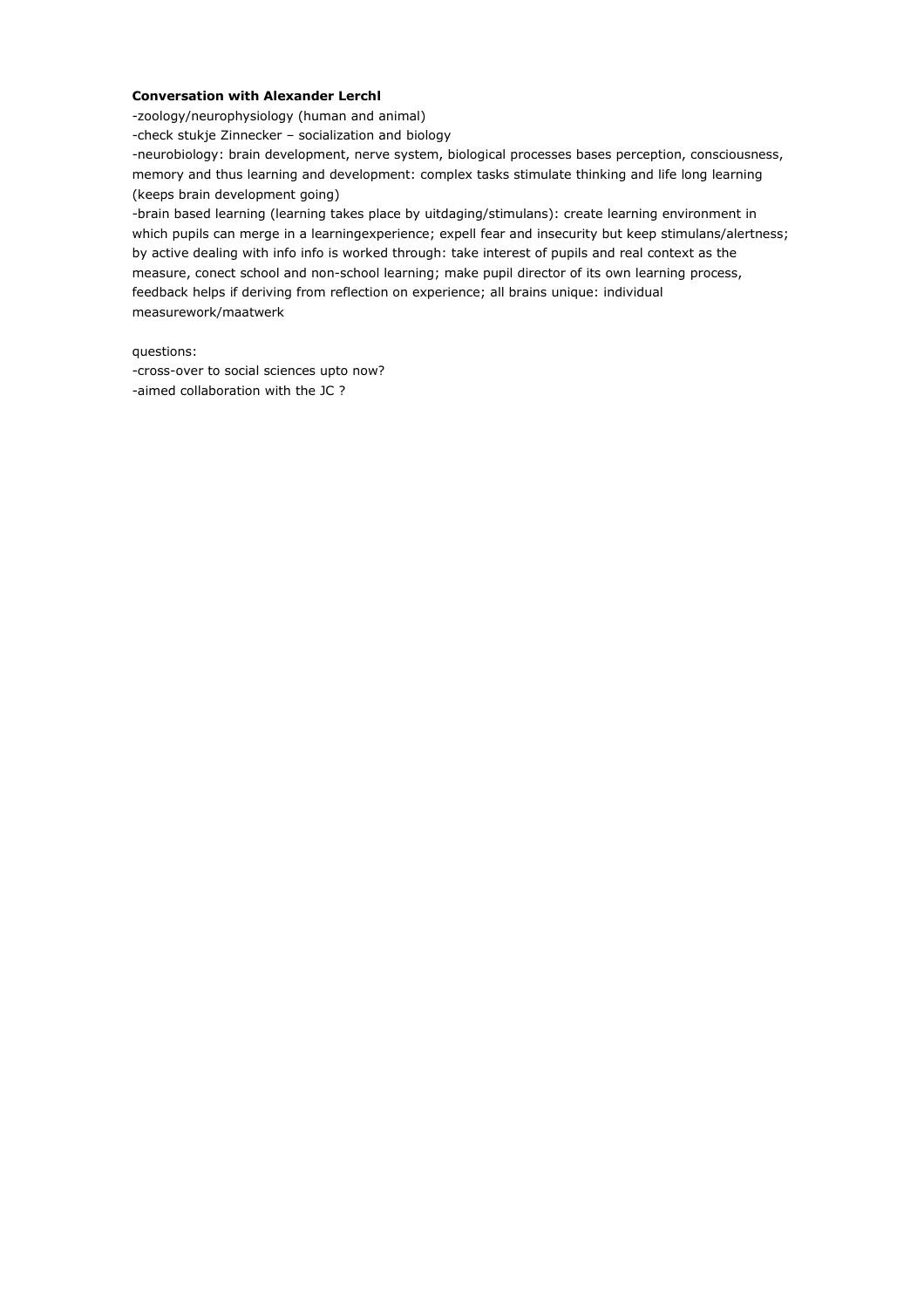# **Conversation Juan-Diez Medrano**

-ethnic/national conflict and (European) identities

-relate to ZUMA-project

-relate to FP6-project

-check research/teaching program IUB Integrated Social Sciences

questions: -aimed collaboration with JC ?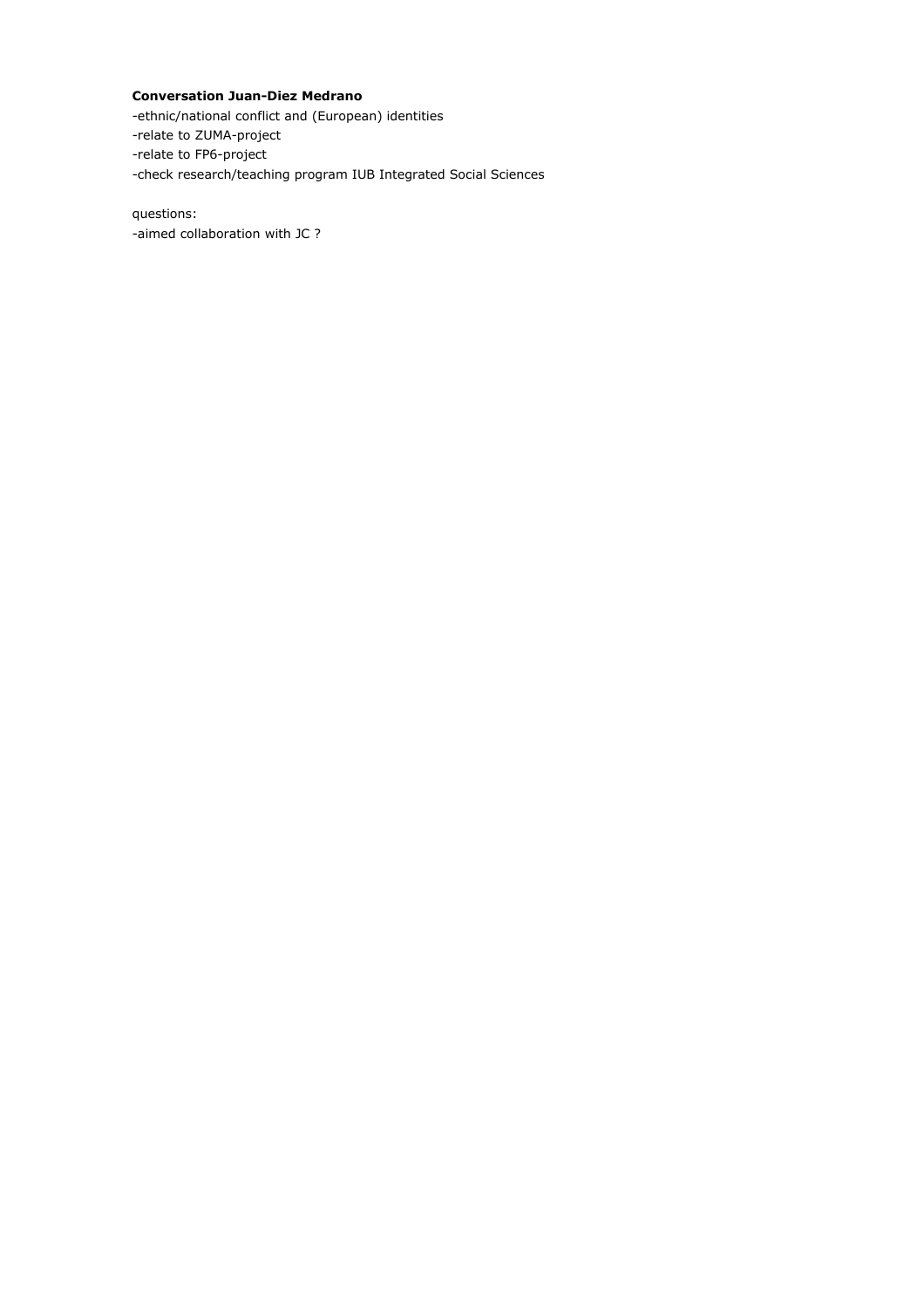# **Conversation Ute Kunzmann**

- -lifespan developmental psychology
- -berlin aging study
- -wisdom (-related knowledge) and the good life
- -check lezing staudinger
- -check artikel mayer on lifespan psychology & life course sociology
- -relate to wishes people on good life and learning
- -relate to citizenship and the good life